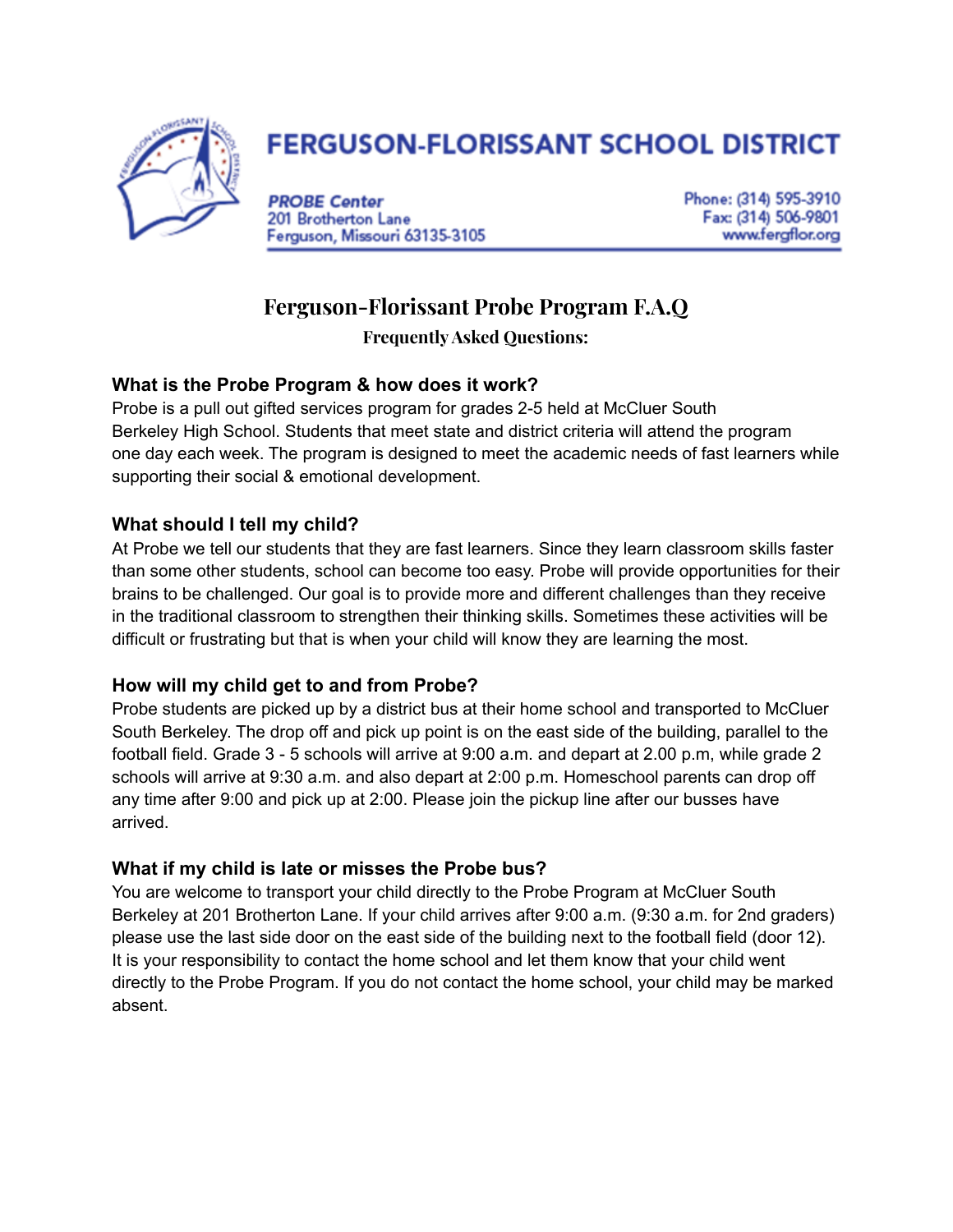#### **What about lunch?**

Lunch and recess are both provided for our Probe students and spans from 11:30 - 12:30**.** Please remind your student to bring appropriate outdoor weather attire to Probe. Students are offered a free meal through a grant so there is no charge to families. Students may also bring lunch if they prefer. Lunch menus are available online at Food [Services](https://www.fergflor.org/Page/3889) / Menus.

#### **My child takes medicine, what should I do?**

A student is allowed to turn in prescription medicine to the school nurse. All medicine should be accompanied by a medical release from parents so that the medications may be taken on the premises as prescribed. Students are not allowed to carry their medications with them while at school. At Probe, we would like to keep necessary medications in our building. Transporting medication to and from homeschool on the bus is not feasible. We recognize that this can be a financial burden; please contact us if this is a concern. You can reach the McCluer South Berkeley nurse, Ms. Young, at 506-9800 ext. 5830.

# **What if I need to take my child out early?**

If necessary, you may pick your child up before 2:00 at McCluer South Berkeley, 201 Brotherton Lane 63135. If you know you will be picking up early, please notify the Probe office at 314-595-3910 or send a note to the Probe teacher. Only parents or persons listed as emergency contacts should pick up a child. Picture ID may be required.

#### **What if my child attends a non-public school or is home schooled?**

As long as your child qualifies, they are able to participate in the Probe Program. All that is required is for your student to be enrolled in the Ferguson Florissant District. In order to have your child enrolled, you can register online at https://www.fergflor.org/admissions, or visit the admissions office located at the Vogt Welcome Center at 200 Church Street, room 106. To complete registration, you need to have the required documents such as:

- an occupancy
- permit (less than 30 days old),
- a copy of your leases/mortgage,
- parent ID and the child's birth certificate
- immunization records
- social security card and last report card.

If you have any questions or concerns regarding enrollment, you can reach our admission office at 314-824-2035 between the hours of 8am and 3pm.

# **How do I contact the Probe Program?**

The best way to contact the Probe Program is to call the Probe office directly: 314-595-3910 . Mr. Brown will relay messages to classroom teachers as necessary. If the matter is urgent and Mr. Brown is not at his desk, you may try to call your child's classroom teacher. For general purposes, you are welcome to phone the classroom teacher before 9 a.m. and after 2:00 p.m. or contact by email at any time of the day.

2nd Grade - Ms. Karen Doering, 506-9852 [kdoering@fergflor.org](mailto:kdoering@fergflor.org)